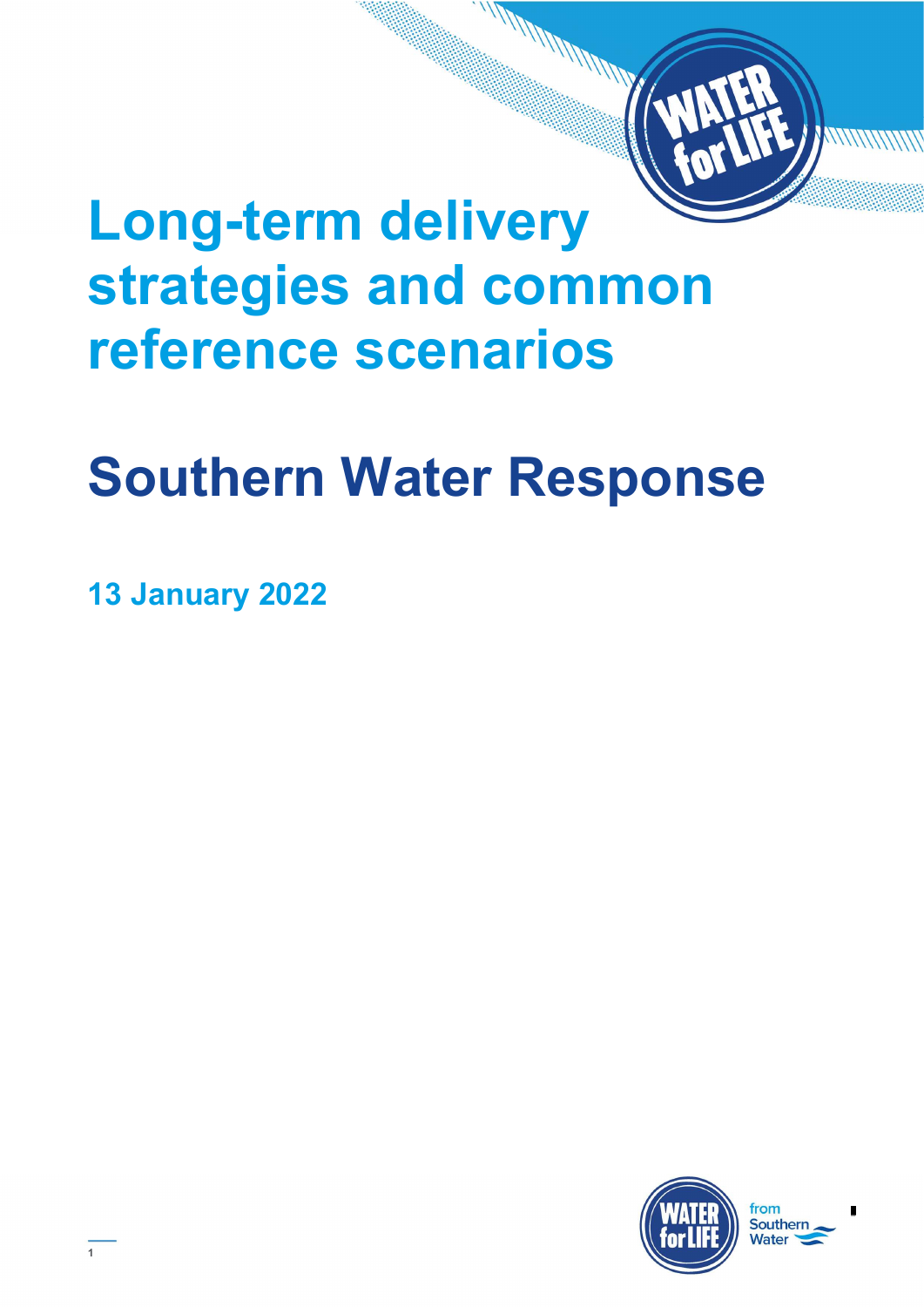## 1 Summary

In November 2021, Ofwat published further detail on their approach to long-term strategic planning for inclusion within PR24 business plans in a discussion paper<sup>1</sup>. We wish to contribute to this discussion on an important development from PR19 which allows Ofwat and water companies to strengthen the link between long-term strategic priorities and business plans. This is critical to meeting the significant challenge of delivering resilient water and wastewater systems in the face of climate change whilst balancing the affordability for customers in the short and long terms.

On the overall policy:

- We continue to welcome the emphasis on long term planning, and it is helpful to see Ofwat's framework early in the PR24 cycle.
- We also support the concept of identifying "no regrets" investments in the next 10-15 years which should be based on best available evidence and a robust process at the decision point.

However, we have a number of concerns on the details of the discussion paper and we would recommend that Ofwat considers the following as they develop this requirement:

- Ofwat continues to provide the necessary efficient funding for options development for significant infrastructure projects
- **Ofwat considers the type and value of the enhancement investment that the long-term strategic** planning and delivery framework applies to. This would consider both cost and the inclusion in an existing regulatory framework.
- **Plans derived from existing regulatory frameworks should be directly read across into the long-term** strategic plans as the core pathway with no duplication or additional requirements. As per WRMP, it would be better to undertake adaptive planning within the underlying regulatory frameworks with the investment and trigger points adopted within the core pathway.
- **Ofwat provides guidance on how companies should model and cost the elements that are beyond the** next set of WINEP, FRMP and RBMP time horizons.
- Ofwat changes the requirements for adaptive planning for the scenarios to reduce the fully costed scenarios and full plans to the highest variance scenarios only.
- Ofwat removes the requirement for a regulatory audit. It is explicit within adaptive planning that trigger points and pathways will change. These need to be well articulated and evidenced, however an audit does not seem proportionate.
- Ofwat provides guidance on the how the adoption of an alternative pathway and in-period triggers will be addressed within final determination allowances.
- Ofwat and other agencies provide early advice on the suitability of options in development particularly when related to the introduction of new innovative solutions to the UK.
- Ofwat considers the regulatory burden including Board assurance of potentially producing 44 additional enhancement plans and the use and value of this data.

<sup>1</sup> PR24 and beyond: Long-term delivery strategies and common reference scenarios



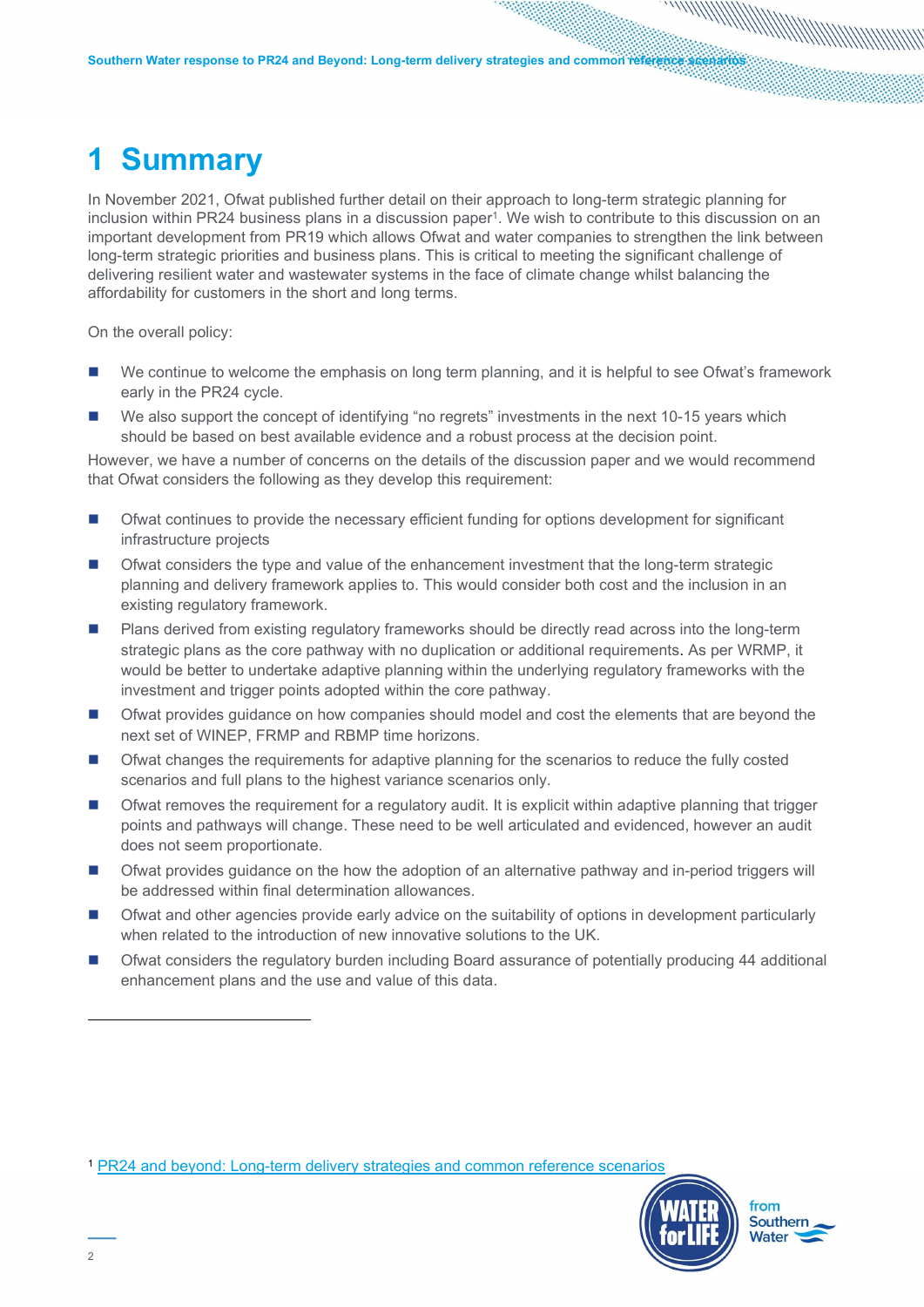Ofwat considers the level of detail and provides guidance on the estimation of costs and accuracy for the long-term costing templates.

We believe that the benefits of this adaptive approach could be achieved with a simpler, less prescriptive and less data intensive framework.

## 2 Emphasis on the longer term

We continue to welcome the emphasis on long term planning, and it is helpful to see Ofwat's framework early in the PR24 cycle. Lead times in the water and waste sectors are generally long for large scale capital investments, and economic asset lives can also be many decades. While it is in inevitable that price limits must be reset periodically, a framework that recognises the long-term needs and supports the development of options to meet these needs could support the selection and efficient delivery of the solutions across multiple AMPs. The impact of this should be continuity between price reviews with the strategic needs being part of the ongoing business as usual and the optioneering, and justification for the proposed investments (capex or opex solutions) forming the key parts of the business plan.

We agree that for PR24 the emphasis on enhancement spending is also appropriate given the national and regional issues. It is likely that innovative and resilient solutions to the drivers and trends the industry is facing will require new or improved capabilities of the networks and the way services are provided. At a later date, once adaptive planning is established within the Price Review process, it is worth considering whether its application might also be appropriate for botex.

### 3 Common requirements for long-term delivery strategies

The process Ofwat sets out for developing the delivery strategies, involving ambition, strategy to meet the ambition, rationale, foundations and assumptions and Board assurance are likely to be reasonably comparable to the approaches already adopted by water companies in developing their long-term strategies.

#### 3.1 Identifying early priority and "no-regrets" investments"

The development time for large infrastructure projects can be over 5 years, and in most cases over more than one price review period. The proposed approach which is generally consistent with the governments planning approach maintains the range of options for longer until the final decision point with the aim of ensuring that the correct decision is made with the best available information. It is important to identify these as "no-regrets" investments with a decision taken at the latest possible time based on a robust process and best evidence available.

OFWATs proposal for long term planning is to retain options longer to ensure the correct option is selected at the latest decision point. This approach requires multiple options to receive development funding and acceptance that not all will be built, particularly when using an adaptive planning approach. This is the

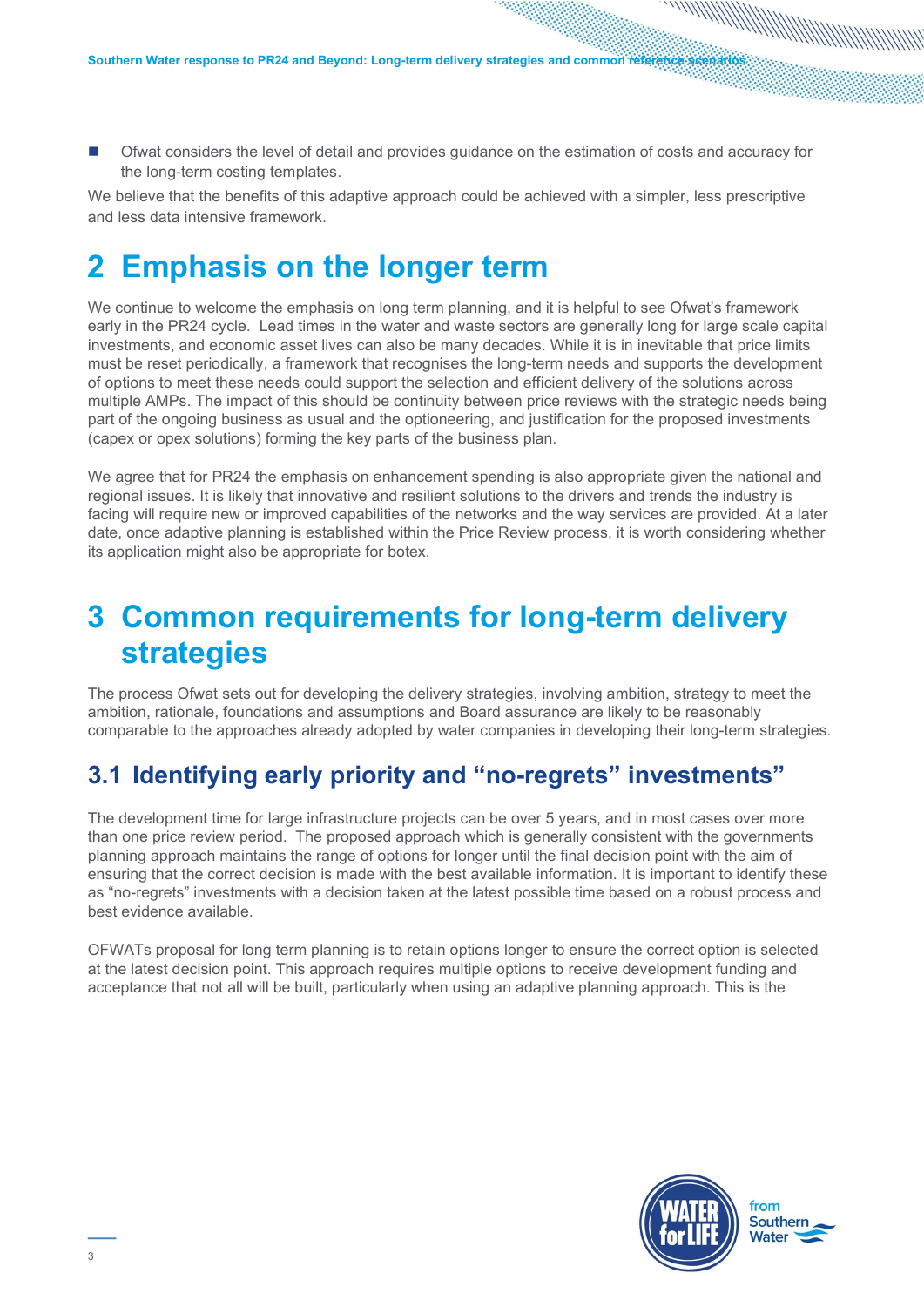approach that Ofwat took with its Strategic regional water resource solutions<sup>2</sup> which identified that additional development costs are needed to retain options until a decision point. It is important for Ofwat to recognise that a retrospective clawback of spend on the development of these deselected alternatives would be counter-productive in the ensuring a behavioural change to an adaptive pathway approach.

Recommendation: Ofwat continues to provide the necessary efficient funding for options development for significant infrastructure projects.

#### 3.2 Proportion of enhancement outside of regulatory frameworks

As with other companies we have less discretion over enhancement spending than the discussion document implies. At PR19 final determination we were allowed the following enhancement expenditure:

| <b>Enhancement Costs</b>    | Water<br>Enhancement (£m) | Wastewater<br>Enhancement (£m) |
|-----------------------------|---------------------------|--------------------------------|
| <b>WINEP</b>                | 17.1                      | 536.7                          |
| <b>Supply &amp; Demand</b>  | 173.6                     |                                |
| <b>Other Regulatory</b>     | 87.1                      |                                |
| <b>Other Non-Regulatory</b> | 10.4                      | 30.5                           |
| <b>Total</b>                | 288.2                     | 567.2                          |

Table 1 – Southern Water Enhancement Allowances at PR19 (2017/18 prices)

For water enhancement £191m was allowed for WINEP and supply and demand balance schemes which together with the £87m for water quality and impounding reservoir work equates to 96% of the total allowance. The WINEP allowance for wastewater was £536.7m which is 95% of the total enhancement expenditure. Overall, the combined total was 95% of enhancement expenditure on required schemes through the WINEP, WRMP and mandated water quality improvements and impounding reservoir improvements. This is unlikely to change for the next few price reviews with the continuing requirements for investment as required by the frameworks.

Recommendation: Ofwat considers the type and value of the enhancement investment that the long-term strategic planning and delivery framework applies to. This would consider both cost and the inclusion in an existing regulatory framework.

<sup>2</sup> PR19 final determinations: Strategic regional water resource solutions appendix - Ofwa

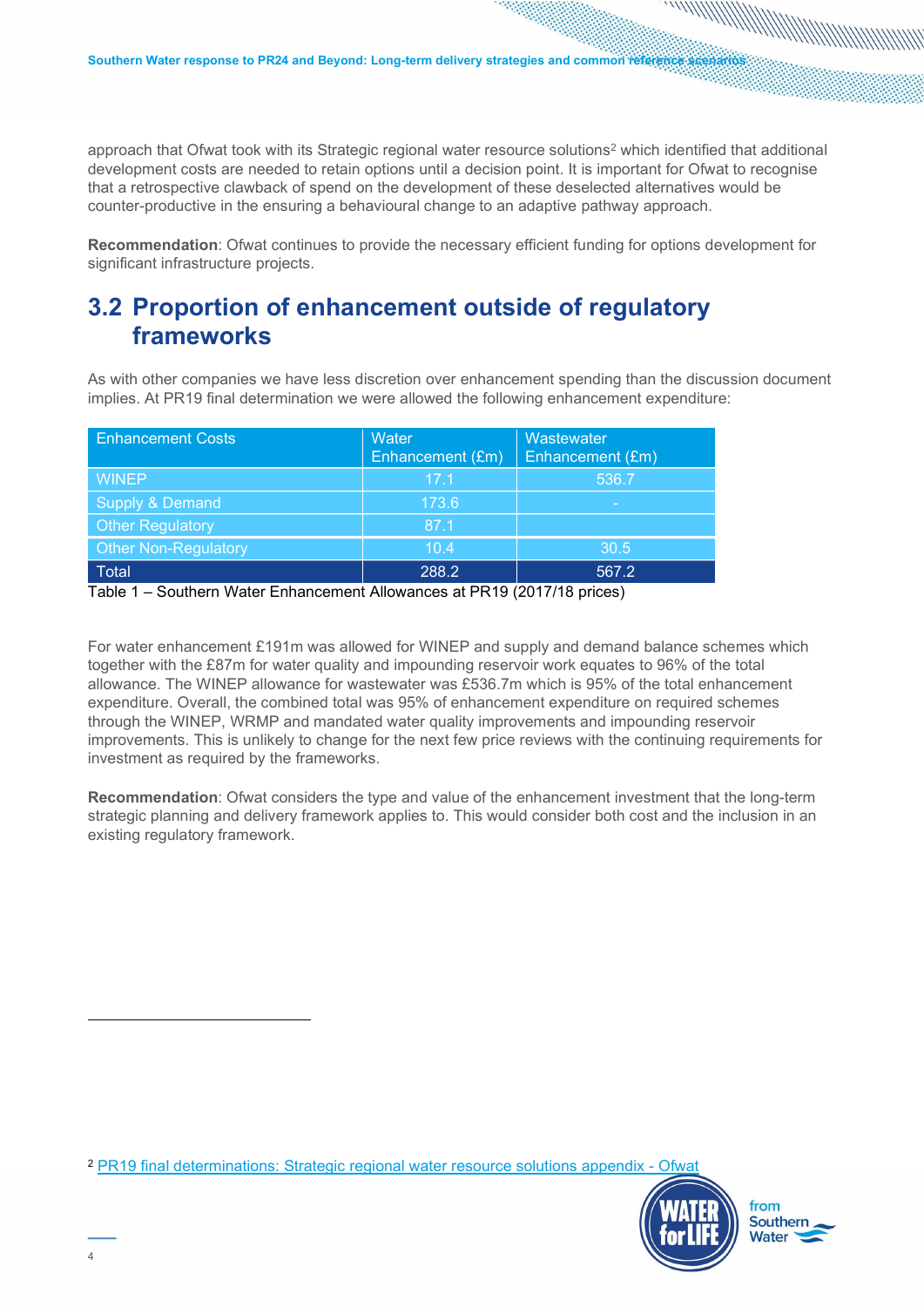## 4 Inter-action with WRMP and DWMP and other plans

#### 4.1 Conflict with other regulatory processes

The main drivers for enhancement allowances at PR19 determination were around the delivery of the solutions to meet the WINEP and WRMP regulatory frameworks. Since then, the DWMPs are in the process of being developed with the FRMP and RBMP close to publication. The development of these plans is set with a government specified process that is well defined and prescriptive in defining the outputs. These outputs are then incorporated within our business plans for the next periodic reviews.

We are concerned that the proposed approach and scenarios within the discussion paper may create misalignment or significant rework or duplication of the above regulatory processes. Misalignment could occur due to timing of the formal agreement of WRMP/ DWMP and the submission of PR24 plans, as occurred at PR19. WRMP and DWMP will be either in late stages of completion or just finalised by the time PR24 plans are submitted in October 2023.

As an example, we have taken the WRMP process and mapped it against the approach and categories in the discussion paper below.

- **Ambition:** WRMPs clearly state the requirement and level of ambition the company will achieve.
- **Strategy**: the WRMP process sets out how the company will engage with the stakeholders to ensure that a robust process and external validation with stakeholders delivers the most appropriate investments.
- Rationale: WRMP process identifies the needs for investment and the options selection process to ensure the most appropriate schemes in the relevant timeframe.
- **Foundations:** WRMP process and requirements set out the key assumptions and uncertainties that must be considered.
- Board Assurance: WRMPs require Board Assurance for publication as determined by the process.

This example using WRMPs indicates that the common requirements are already set with the WRMP process and that a different approach or requirements could create a different result to the formally agreed plans. Hence the core path in the PR24 needs to reflect the final development of the regulatory plans to ensure consistency.

Recommendation: Plans derived from existing regulatory frameworks should be directly read across into the long-term strategic plans as the core pathway with no duplication or additional requirements. As per WRMP, it would be better to undertake adaptive planning within the underlying regulatory frameworks with the investment and trigger points adopted within the core pathway.

#### 4.2 Regulatory processes timing and period

As mentioned above, the timeframes for the final publication of the WRMPs and DWMPs will be close to the submission of the business plans for PR24. Any late changes to the core plans may impact on the quality of the adaptive pathways and the production of the strategic plans.

For PR19 the allowances for WINEP schemes amounted to £554m approximately 65% of our total enhancement expenditure. The latest WINEP plans will only cover a period of 2035 with the aim of moving to a longer time frame in the next planning cycle. In addition, the FRMPs and RBMPs will be of a limited period

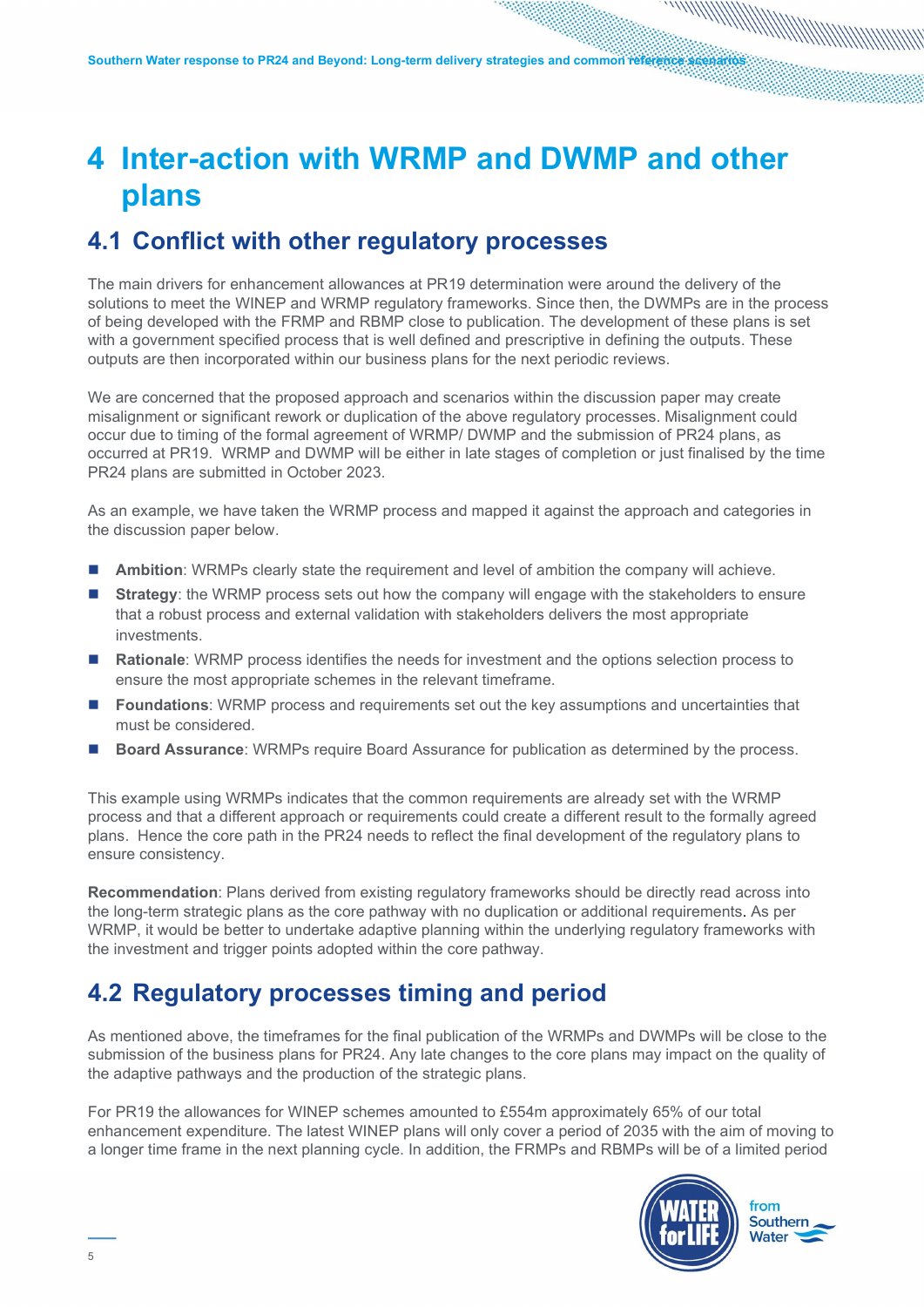to 2027. The period covered by these plans will only inform the individual companies plans to 2035 whilst the discussion paper aims for 25 years of detailed costing for core and adaptive plans. The onus will be on companies to identify the costs associated with a regulated process beyond the current timeframe of those plans.

Recommendation: Ofwat provides guidance on how companies should model and cost the elements that are beyond the next set of WINEP, FRMP and RBMP time horizons.

## 5 Adaptive planning and alternative pathways

#### 5.1 Adaptive Planning and Pathways

The use of adaptive planning and adaptive pathways is a method to ensure that plans are reviewed and revised based on the uncertainty inherent with predicting the future. The shift to the use of adaptive planning has been stated within the UK Governments draft Strategic Policy Statement. Ofwat has identified that adaptive planning "aims to optimise the profile of key interventions across time, ensuring that decisions are not avoided when they are needed while minimising the risk of stranded assets should low impact scenarios come to pass".

We agree that adaptive planning should be used for long-term strategic planning and investment into large infrastructure. The use of adaptive planning could promote a core pathway of cost-efficient schemes which may favour lower risk and larger schemes, if better value for money than smaller alternatives. The adaptive pathways could then identify smaller or alternative schemes to either replace or top-up the core pathway dependent on the change in the environment. The aim of the adaptive planning is to identify the changes in the environment and ensure that alternate options are always available.

However, we are concerned that Ofwat have taken adaptive planning and then appear to be laying on a formulaic approach to presenting the plans in the PR24 business plans. This approach may compromise whole process if not implemented in a manner that is consistent with the goals of adaptive planning. The premise of adaptive planning is that the core pathway assumptions will be wrong and likewise the test scenarios will also be wrong. The choice of appropriate scenarios is an element but the subsequent planning process and appropriate level of detail for each plan is the key output.

The different scenarios are unlikely to significantly change the core options and may only inform the number of schemes that are kept underdevelopment and or the order in which they are built. It is expected that as information, technology and external drivers develop over time, there would be a changing sequence of investment and delivery.

We would support the use of adaptive planning for the list of scenarios to develop decision points and trigger points for each scenario and potential options.

We do not support the proposal to provide fully costed adaptive plans for the core and all eight scenarios. We consider this excessive and would propose that only the highest variance scenarios to the core path should have fully costed plans. This ensures that the core path and adaptive pathways can address the most extreme cases and provides Ofwat the assurance that companies have robust processes and flexibility to adapt to a changing environment.

In addition, the assessment of adaptive plans will need to carefully balance the decision to delay investment against the risk of acting too late. Successful adaptive planning will need to be flexible enough to implement real options quickly and consider certain scenarios where incremental investment, even in the face of uncertainty, is beneficial. It is suggested that there is asymmetric downside from too little or too late investment as opposed to the consequences of investing too much or too early.

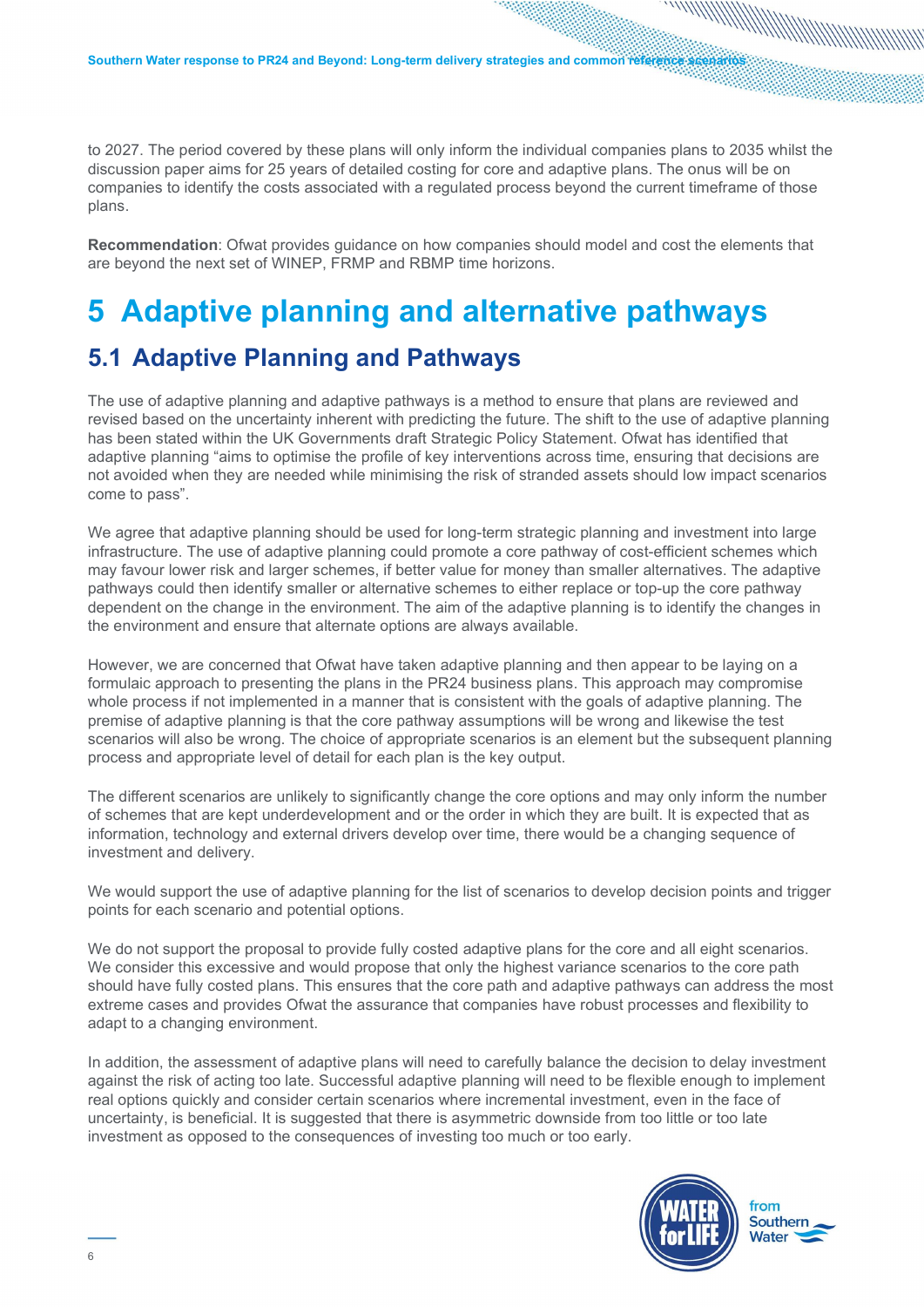Recommendation: Ofwat changes the requirements for adaptive planning for the scenarios to reduce the fully costed scenarios and full plans to the highest variance scenarios only.

#### 5.2 Regulatory Audit of Adaptive Pathways

Ofwat has proposed that future business plans will be expected to show clear explanations for changes to the adaptive pathways, the reasons for them and the extent to which the changes could not be anticipated in advance. It is reasonable to anticipate that scenarios should be able to consider plausible futures and that plans should be able to adapt to these changes. However, an over-prescriptive approach with decisions on future funding being related to what was set out years before and a retrospective audit may limit innovation and flexibility. The aim of adaptive planning is to have prepared options and flexibility for the changes to the expected environment. Adaptive pathways are defined by a particular scenario which creates a significant variance to the core pathway and the plan that could be used to address this change. As such a regulatory retrospective audit and evaluation of changes risks being disproportionate and being an increase in the regulatory burden without a corresponding increase in benefit to long term strategic planning.

Recommendation: Ofwat removes the requirement for a regulatory audit. It is explicit within adaptive planning that trigger points and pathways will change. These need to be well articulated and evidenced, however an audit does not seem proportionate.

#### 5.3 In-period move to an alternate pathway

In the short term, triggers and decision points for the adoption of an alternative pathway from the core pathway might be beyond the current AMP due to the higher level of certainty in the external factors. There will be some situations in the short and long term, where a trigger point is met within an AMP that requires a decision to be made. Post final determination, it is currently unlikely that a company could swap to a different option due to changed circumstances within period without the access to an interim determination.<sup>3</sup> The situation may arise where the customer would benefit from changing pathways in the AMP but the enhancement expenditure is unfunded.

These considerations limit the amount of adaptation that can be carried out within an AMP period. Southern Water has direct experience of the conflict between delivering an option within a fixed timetable, while plans to do so are still subject to optionality and change. The breakpoint in our adaptive WRMP was set as 2027, with one pathway before that date, and pathways beginning to diverge after it. The date was chosen to coincide with the delivery date contained in our agreement with the EA under Section 20 of the Water Resources Act 1991, so that there was a preferred strategy in WRMP19 for delivery by that date. Both WRMP and the regional plan have raised the possibility of changing some of the options in the preferred strategy when we were in a "must build" time. Certainty over the availability of a range of solutions is needed when the decision points are reached.

For PR24, there are some factors that may introduce trigger points in the next two price controls including the industry commitment to reach net zero carbon by 2030, and the new requirement to progressively reduce wet weather discharges from CSOs. Both of these require near term delivery, this limits the time available to identify alternative options and the trigger metrics that would change the preferred option.

3 Interim determination as specified in a water company licence of appointment.

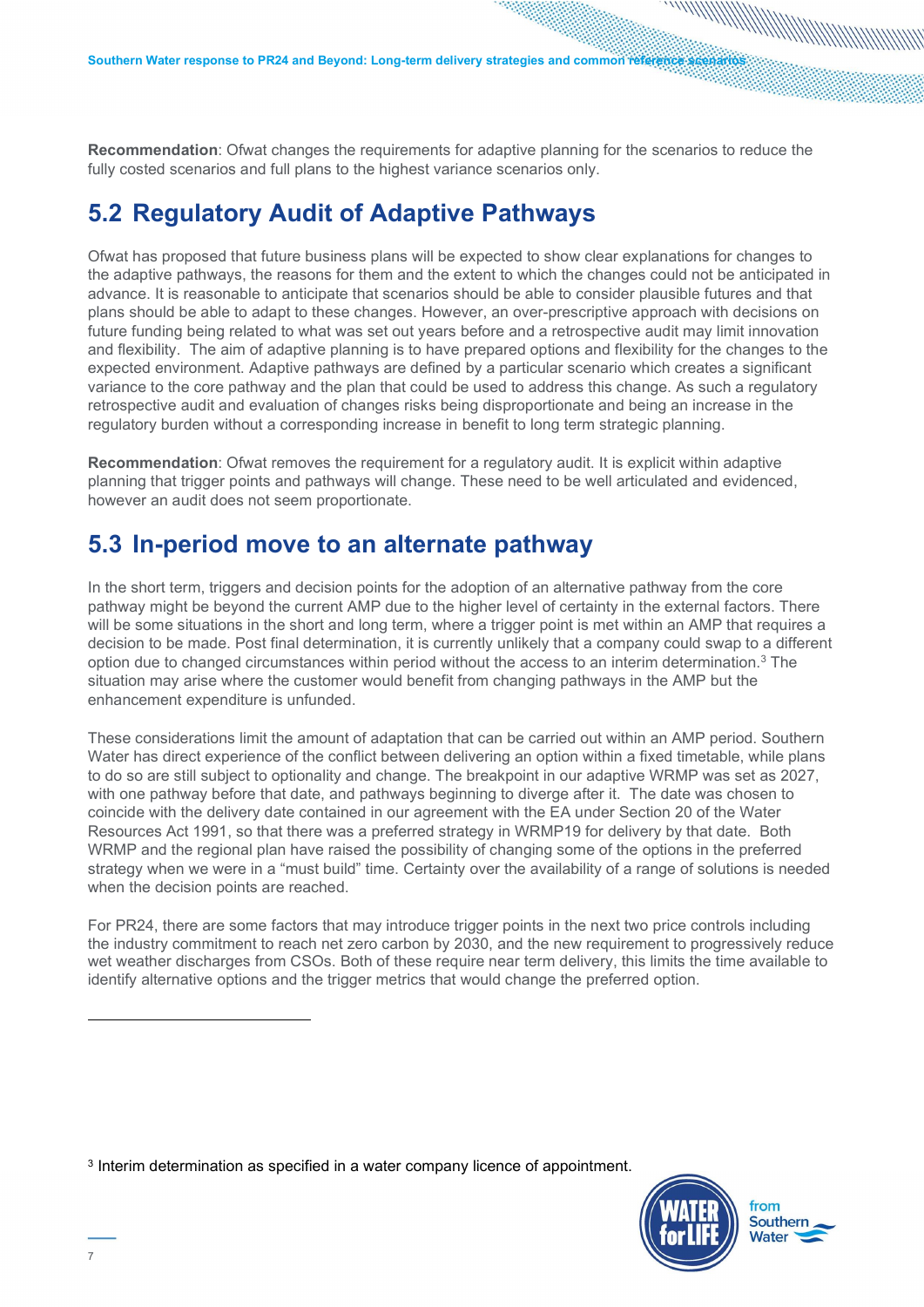#### Recommendations:

- Ofwat provides guidance on the how the adoption of an alternative pathway and in-period triggers will be addressed within final determination allowances.
- Ofwat and other agencies provide early advice on the suitability of options in development particularly when related to the introduction of new innovative solutions to the UK.

### 6 Data and economic modelling requirements

In the discussion paper and the associated data tables<sup>4</sup> Ofwat has proposed that companies provide longterm costings for each scenario over 25 years at the same level of detail for the PR19 business plans. This creates some significant issues for both OFWAT and companies.

For companies the issues are around the following:

- **Level of detail. The detail in the tables require the costs on be broken out in a similar manner to the** tables for PR19. For example, there are 32 lines on table, with 6 specifically for WINEP, and the expectation is the value is accurate to £1000.
- Number of scenarios. The number of proposed scenarios and a core pathway over a 25 year is equivalent to producing 44 additional enhancement plans compared to PR19.<sup>5</sup>.
- Accuracy and Assurance. The level of accuracy and assurance with the cost estimates for the pathways is unclear and could create a huge regulatory burden on companies to provide the required bespoke scheme costs for each scenario.
- Economic modelling of solutions. There will be challenges in identifying economic solutions with delivery dates well into the future. There is limited insight into how to solve economically some key issues today, such as the best value approach to reducing CSO flows in wet weather. This problem will be amplified when considering technology scenarios, where the pace and scale of new technologies is inherently difficult to predict, let alone model.
- Board assurance. The discussion paper has touched on the Board assurance for these long-term plans and we are concerned that Boards will need to assure the full detail of all the 'hypothetical' scenarios and associated cost estimates.

For Ofwat the issues are more about the understanding of the data provided by all the companies. Cost estimation of infrastructure schemes is difficult and usually a range of values is used starting with a wide range that narrows as the scheme progresses through the design and development phases to contract letting. Even at the point of tender the estimated range can be +/- 25% depending on the complexity and risk. This will be particularly true for the estimation of large or innovative schemes with no historical references.

For example, the SRO process has found it necessary to develop common approaches to costing schemes, including setting out assumptions on how to treat key decision areas, such as optimism bias in capital cost forecasts. Estimated costs for new technology adoption are extremely difficult to provide particularly when services will need to be provided by third parties, such as the inclusion of satellite real time data in the

<sup>4</sup> Long Term Scenario Data Table

<sup>5</sup> At PR19 the enhancement plan covered 5 years. The proposal is for 8 scenarios and the core pathway each for 5 periods, equivalent to 45 PR19 plans less the business plan period, totalling 44.

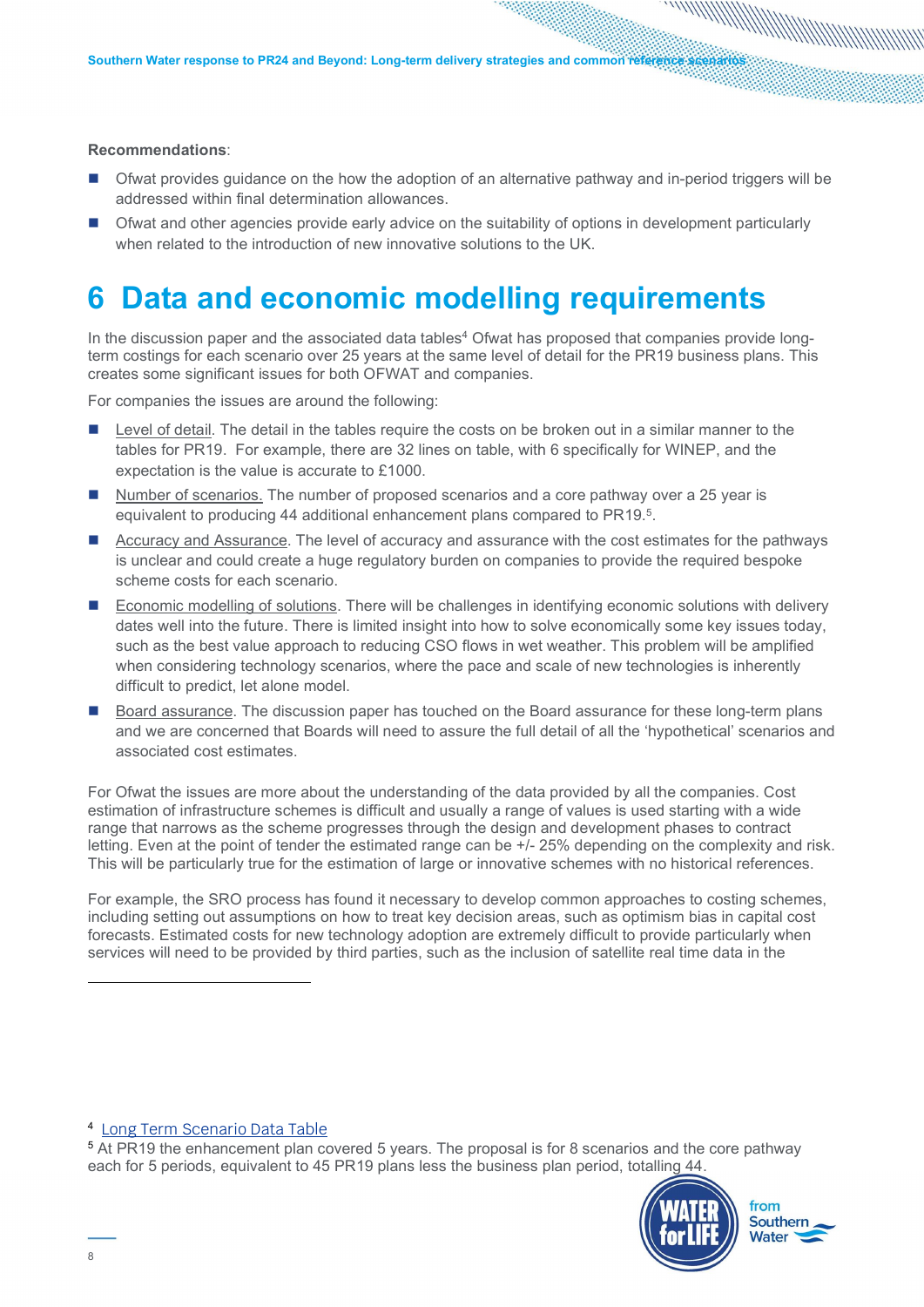technology scenario. Scenarios and pathways around conceptual technology should be carefully considered before including in the scenarios.

These areas require specific guidance to ensure that Ofwat collects a set of relevant comparable data with a realistic understanding on the estimation inaccuracy over time.

#### Recommendations:

- Ofwat considers the regulatory burden including Board assurance of potentially producing 44 additional enhancement plans and the use and value of this data.
- Ofwat considers the level of detail and provides guidance on the estimation of costs and accuracy for the long-term costing templates.

### 7 Conclusion and recommendations

We agree with the approach that long-term planning and delivery should be at the core of all business plans. We consider that the work being carried out already for WRMP, DWMP and WINEP covers the majority of enhancement schemes we could need over a 30-year time frame. The PR24 framework should be limited to identifying areas not already covered by these plans (or share inputs and results) otherwise it risks being a disproportionate response to a relatively small amount of discretionary expenditure.

We believe that most of the benefits of the approach could be achieved with a simpler, less prescriptive and less data intensive framework. Throughout this response we have provided recommendations on areas we consider Ofwat should consider and develop in advance of PR24 methodology. These recommendations are collated below:

- Ofwat continues to provide the necessary efficient funding for options development for significant infrastructure projects
- Ofwat considers the type and value of the enhancement investment that the long-term strategic planning and delivery framework applies to. This would consider both cost and the inclusion in an existing regulatory framework.
- **Plans derived from existing regulatory frameworks should be directly read across into the long-term** strategic plans as the core pathway with no duplication or additional requirements. As per WRMP, it would be better to undertake adaptive planning within the underlying regulatory frameworks with the investment and trigger points adopted within the core pathway.
- Ofwat provides guidance on how companies should model and cost the elements that are beyond the next set of WINEP, FRMP and RBMP time horizons.
- Ofwat changes the requirements for adaptive planning for the scenarios to reduce the fully costed scenarios and full plans to the highest variance scenarios only.
- Ofwat removes the requirement for a regulatory audit. It is explicit within adaptive planning that trigger points and pathways will change. These need to be well articulated and evidenced, however an audit does not seem proportionate.
- Ofwat provides guidance on the how the adoption of an alternative pathway and in-period triggers will be addressed within final determination allowances.
- Ofwat and other agencies provide early advice on the suitability of options in development particularly when related to the introduction of new innovative solutions to the UK.
- Ofwat considers the regulatory burden including Board assurance of potentially producing 44 additional enhancement plans and the use and value of this data.